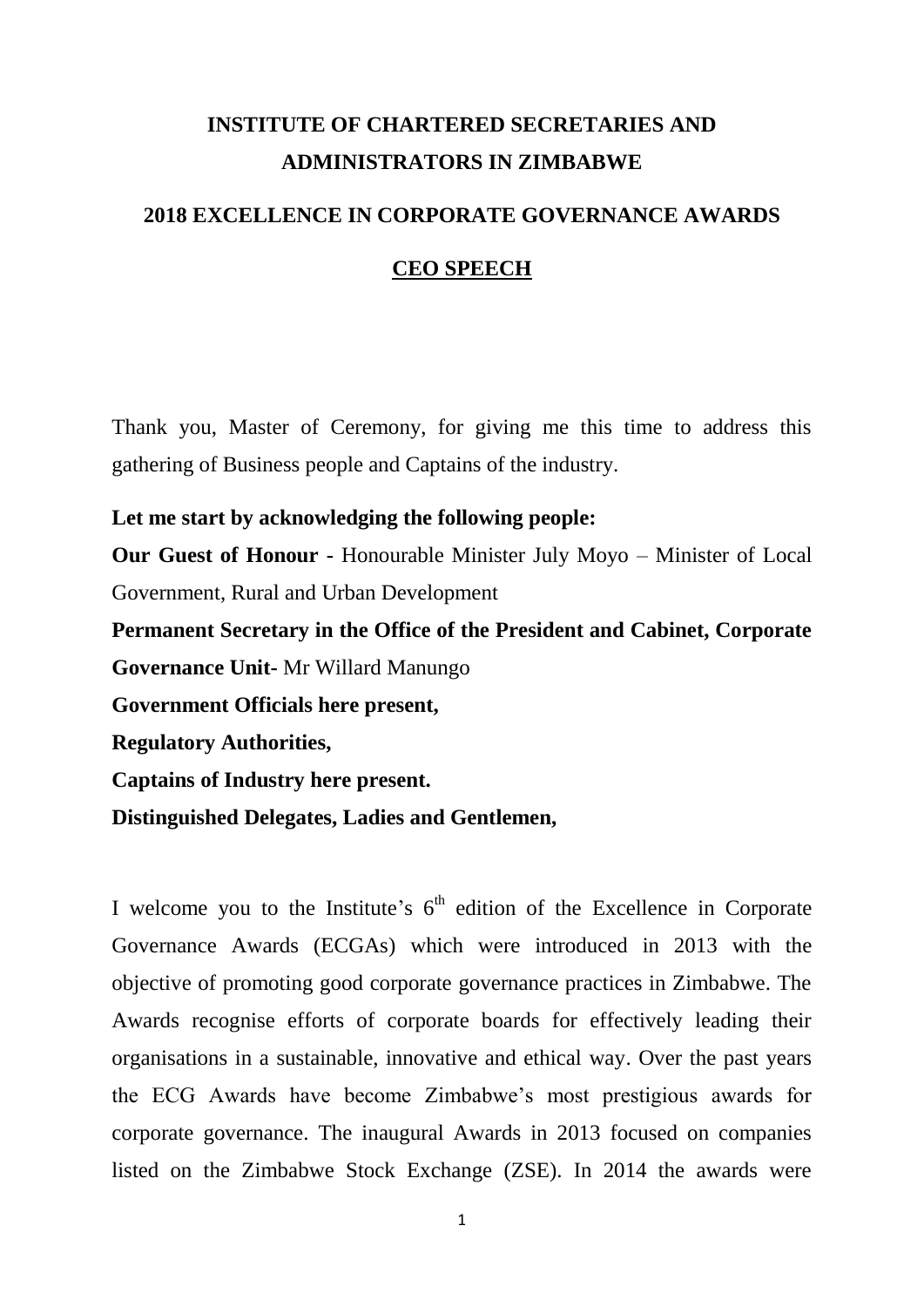expanded to include separate categories for banking institutions and in 2015 the Institute presented Awards to State Enterprises and Parastatals (SEPs) for the first time, with the full support of the Government of Zimbabwe. This year, 2018, the Institute extended the Awards to include Insurance Companies and Small-to-Medium Enterprises.

#### **Awards Participants**

The Awards are compulsory to all organisations falling under any established category except the Small-to-Medium Enterprises (SMEs) where it is voluntary. The Institute partnered the Government of Zimbabwe and the respective regulatory authorities in order to make the Awards inclusive and act as a barometer to gauge corporate governance practices of participants in their respective sectors.

Since their inception, the ECG Awards have become a symbol of excellence as participants use the Awards as a yardstick for best corporate governance practice. The Awards have also become a source of reference for corporate governance best-practice in the market.

**Listed Companies -** All listed companies still trading on the bourse on the adjudication date were eligible for evaluation. A total of 58 listed companies were evaluated for the 2018 Awards.

**Banking Institutions** - All banking institutions trading under Reserve Bank of Zimbabwe-issued banking licenses on the adjudication date were eligible. A total of 16 banking institutions were evaluated for the 2018 Awards.

**State Enterprises & Parastatals** - A total of 98 State Enterprises & Parastatals were eligible for evaluation and only 12 submitted the Annual Reports for adjudication in the 2018 Excellence in Corporate Governance Awards.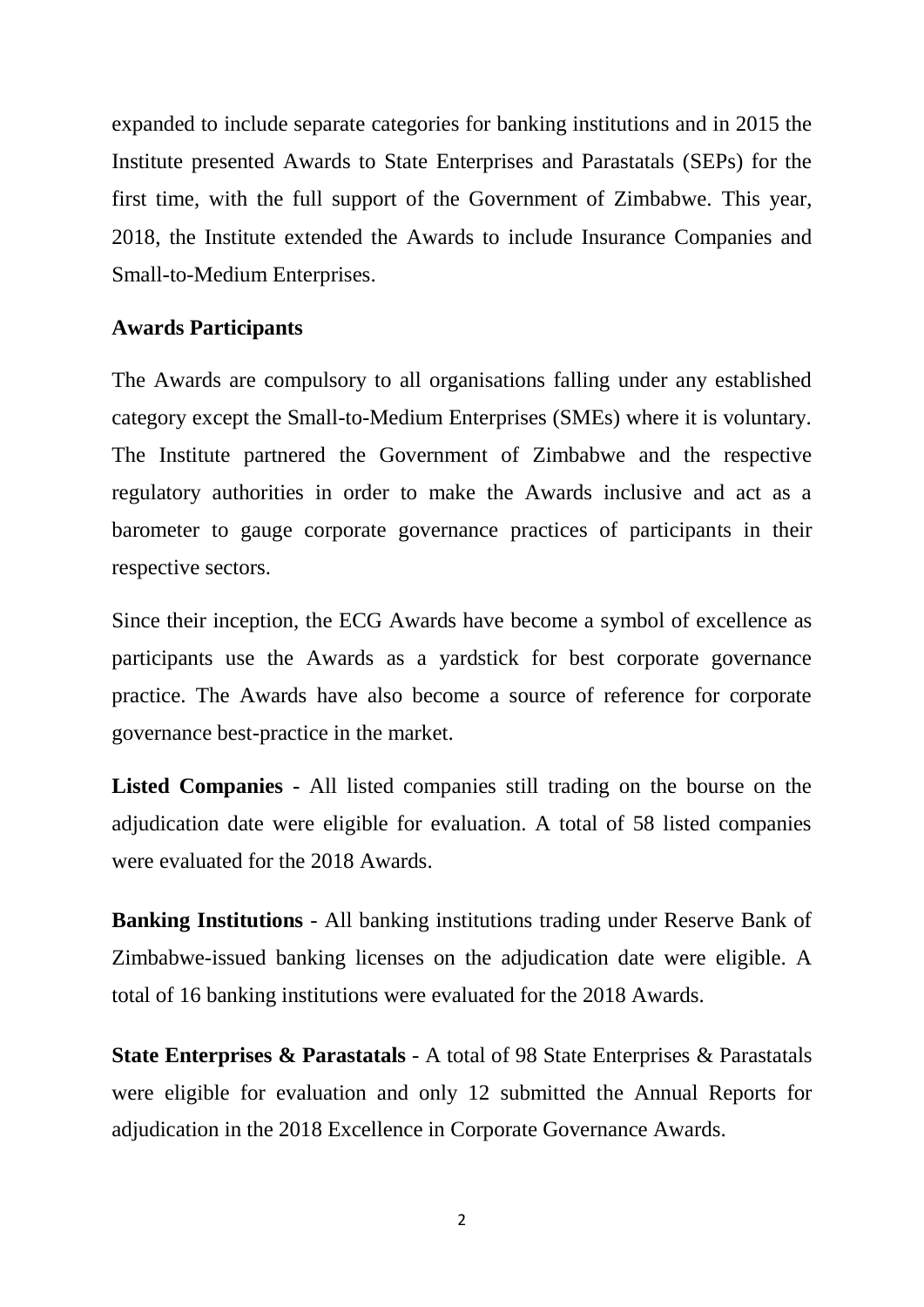**Insurance Companies-** All Short-Term insurance companies regulated by the Insurance & Pensions Commission on the adjudication date were eligible for evaluation. A total of 20 Short-Term Insurers were evaluated for the 2018 ECG Awards.

**Small-to Medium Enterprises –** According to ICSAZ, SMEs are business entities which employ less than 75 employees and whose annual turnover and assets value is less than \$1 million"

Participation in this category was voluntarily and all SMEs were free to participate. 5 entities voluntarily participated in the 2018 Awards. We hope many SMEs will come on board next year.

#### **Adjudication Process**

The Excellence in Corporate Governance Awards are presided over by a Panel of 12 adjudicators who use the **ICSAZ Corporate Governance Scorecards** and Questionnaires to assess corporate governance disclosures by participating entities.

The Adjudicators used the Scorecards to assess participants based on the disclosures in their 2017 Annual Reports and other publicly available sources. The scores garnered by participants were used to produce a list of Top 5 participants.

These top 5 participants were subjected to further scrutiny to come up with the final Top 3 winners, who will receive the main awards. Last year, the Institute decided to give **Merit Awards** to the other two participants who would have been short-listed into the top 5 of the adjudication process to appreciate their effort in good corporate governance disclosures.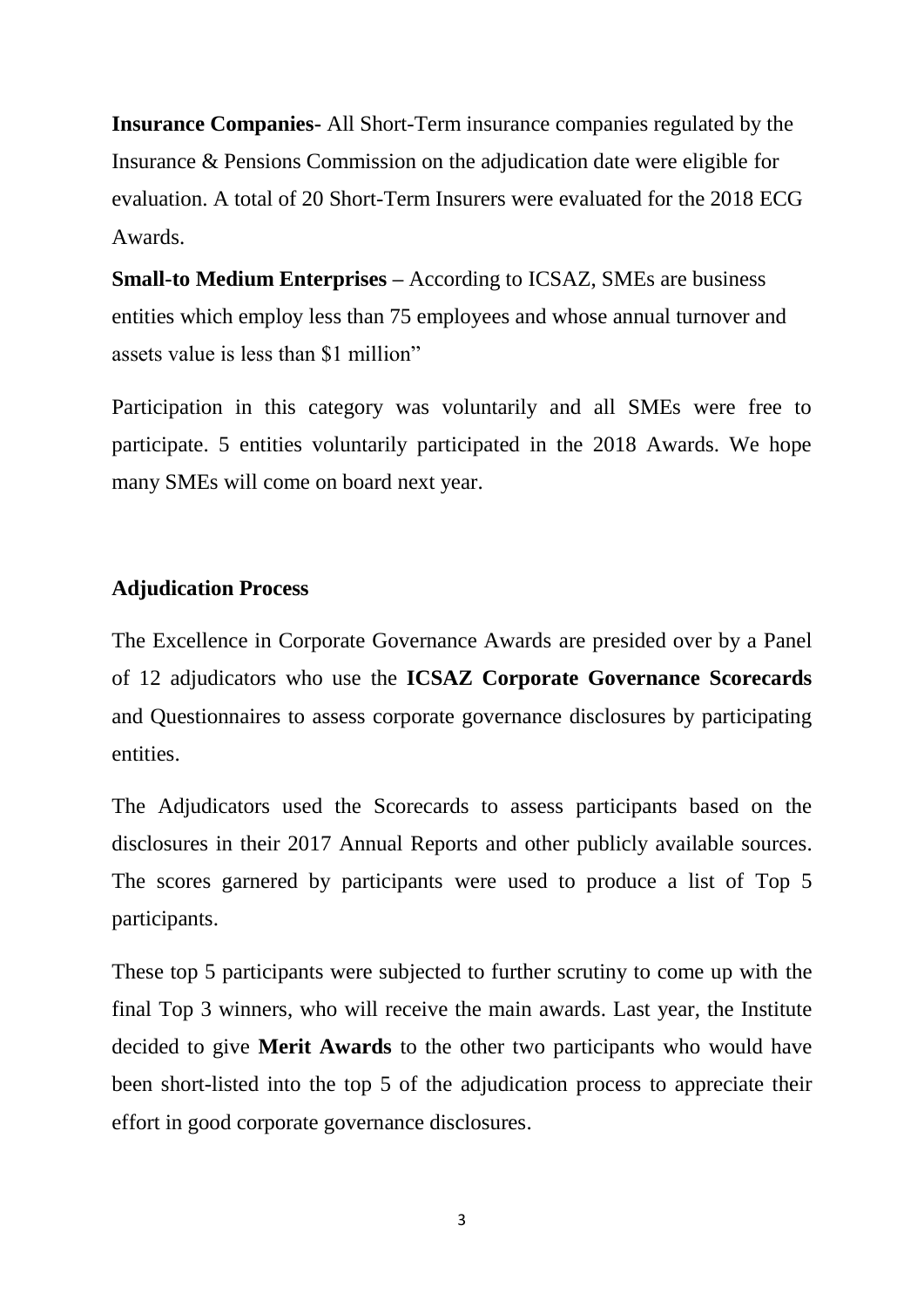## **Major Highlights from Adjudication Process**

The adjudication team faces challenges in obtaining information for evaluating State Enterprises & Parastatals and Insurance Companies. The majority of SEPs do not have up-to-date Annual Reports from which the adjudicators could obtain the necessary information for adjudication. Failure to timely produce Annual Reports by State Enterprises is worrisome. The Institute hopes that the coming in of the Public Entities Corporate Governance Act will assist in SEPs meeting the basic requirements of corporate governance.

Insurance Companies submit quarterly financial Returns to IPEC, but the information is not good enough for the purpose of adjudicating the entities in the Excellence in Corporate Governance Awards. Most of the Insurance Companies did not submit their Annual Report. Most of them indicated that their 2017 Annual Reports were not yet ready by the  $30<sup>th</sup>$  of September, which is also worrisome.

The adjudicators also noted that most the Entities, particularly listed companies just update their financial figures on the Annual Reports. Little attention is being paid on the disclosure aspect.

### **Awards Categories**

The 2018 ECGA Awards have 5 categories namely Listed Companies, Banking Institutions, State Enterprises & Parastatals Insurance Companies and Small-to-Medium Enterprises. The Listed Companies and Banking Institutions categories are further subdivided into 3 categories in order to get into a detailed analysis of corporate governance disclosures by the entities.